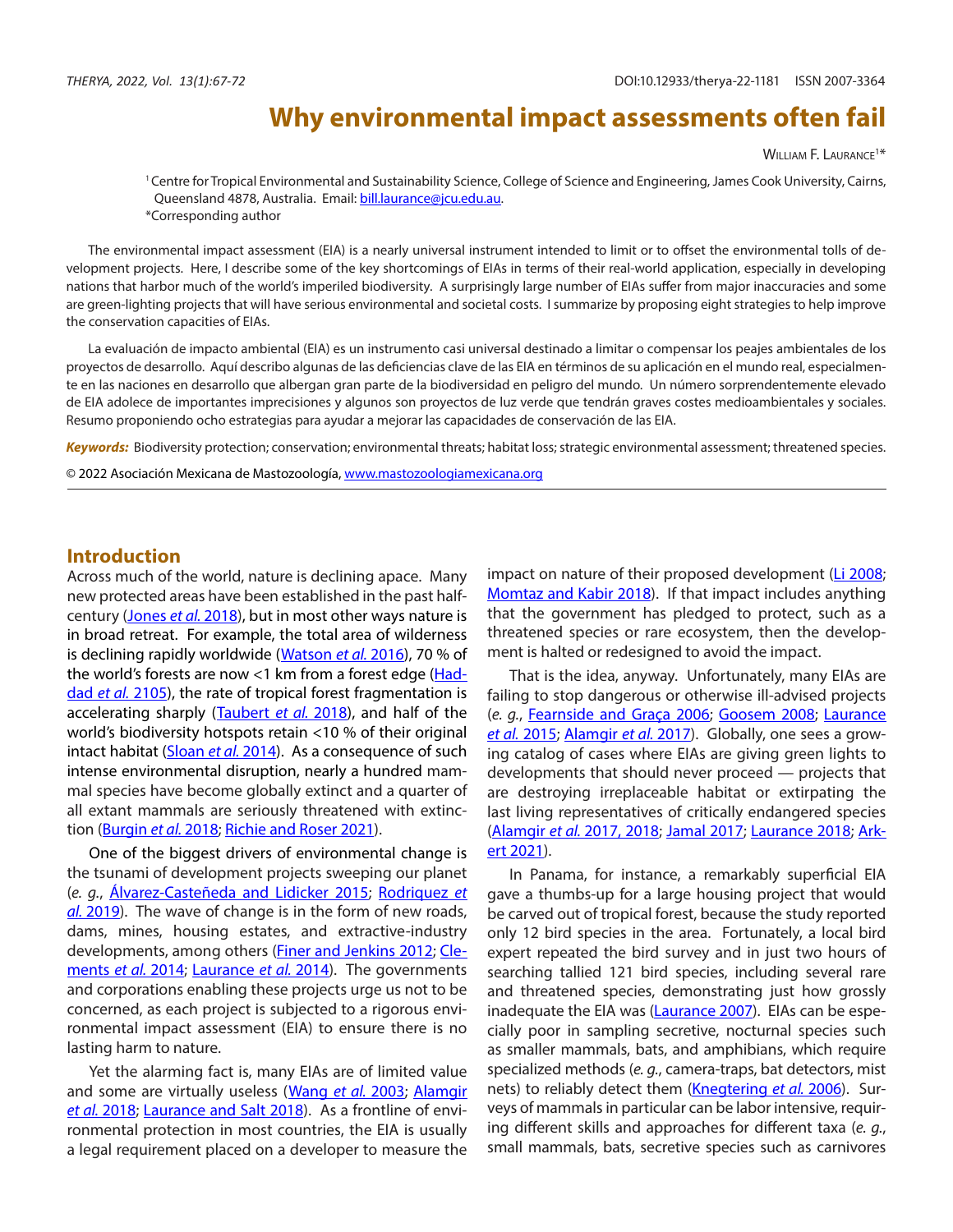and some large forest-dwelling herbivores like tapirs), and often requiring longer than the typical surveys for *e. g.*, birds.

Another EIA, for the 870-km-long BR-319 highway slicing through the heart of Brazil's Amazonian rainforest, concluded that the project would cause *no net increase in deforestation*. Yet independent analyses suggest that by 2050 this project will provoke additional forest losses of up to 39 million hectares ([Ritter](#page-4-18) *et al.* 2017), an area nearly the size of Switzerland.

As a final example, the approval of a \$1.5-billion hydropower project in North Sumatra, Indonesia was based on an EIA that was so biased and rife with inaccuracies that I and 24 other international scientists wrote directly to Indonesian President Joko Widodo, decrying its serious distortions ([Anon 2018;](#page-3-7) [Laurance](#page-4-13) *et al.* 2020). Nonetheless, today this project is still advancing, cutting across the last remaining habitat of the critically endangered Tapanuli orangutan (*Pongo tapanuliensis*; Figure 1), the rarest great ape species in the world, and causing repeated construction-induced landslides that have so far claimed the lives of 10 local residents in the project area ([Jong 2021;](#page-4-19) [Karo](#page-4-20)[karo 2021\)](#page-4-20).

*Designed for failure?* Of course, not all EIAs are fundamentally flawed. In the most general terms, EIAs conducted in industrial nations tend to be more robust than those conducted in developing nations, which are often dogged by pervasive corruption and limited public engagement in the EIA process ([Wood 2003;](#page-5-1) [Fearnside and Graça 2006;](#page-3-4) [Soares-](#page-4-21)Filho *[et al.](#page-4-21)* 2015; [Alamgir](#page-3-5) *et al.* 2017, 2018; [McCullough](#page-4-22)  [2017\)](#page-4-22). EIAs commissioned by some major financial institutions, including multilateral lenders like the World Bank and Asian Development Bank, also tend to be relatively robust [\(Anon 2013\)](#page-3-8). Rather than relying on an EIA, such lenders may require a broader evaluation known as a strategic environmental assessment (SEA) or strategic environmental and social assessment (SESA), which consider the cumulative effects of a project along with key economic and societal considerations [\(Lee and Walsh 1992](#page-4-23)).

Despite such positives, many EIAs are failing to do their job, for at least four reasons:

*Inadequate investment.* Rigorous environmental assessment takes time, effort, and resources. For example, detecting threatened species, one of the principal things EIAs are supposed to do, is technically challenging and expensive [\(Raiter](#page-4-24) *et al.* 2014; [Middle and Middle 2010;](#page-4-25) [Garrard](#page-4-26) *et al.*  [2008, 2015;](#page-4-26) [Wintle](#page-5-2) *et al.* 2012). Limiting EIAs to 'quick and dirty' appraisals, or simply avoiding an EIA altogether (Ward *[et al.](#page-4-27)* 2019), saves money and time and also helps to avoid detecting rare species whose presence might block the development.



Figure 1. In Sumatra, Indonesia, a seriously biased EIA is allowing a major hydroelectric project to slice through critical habitat for the Tapanuli orangutan (Pongo tapanuliensis), the rarest great ape species in the world (photo © Maxime Aliaga).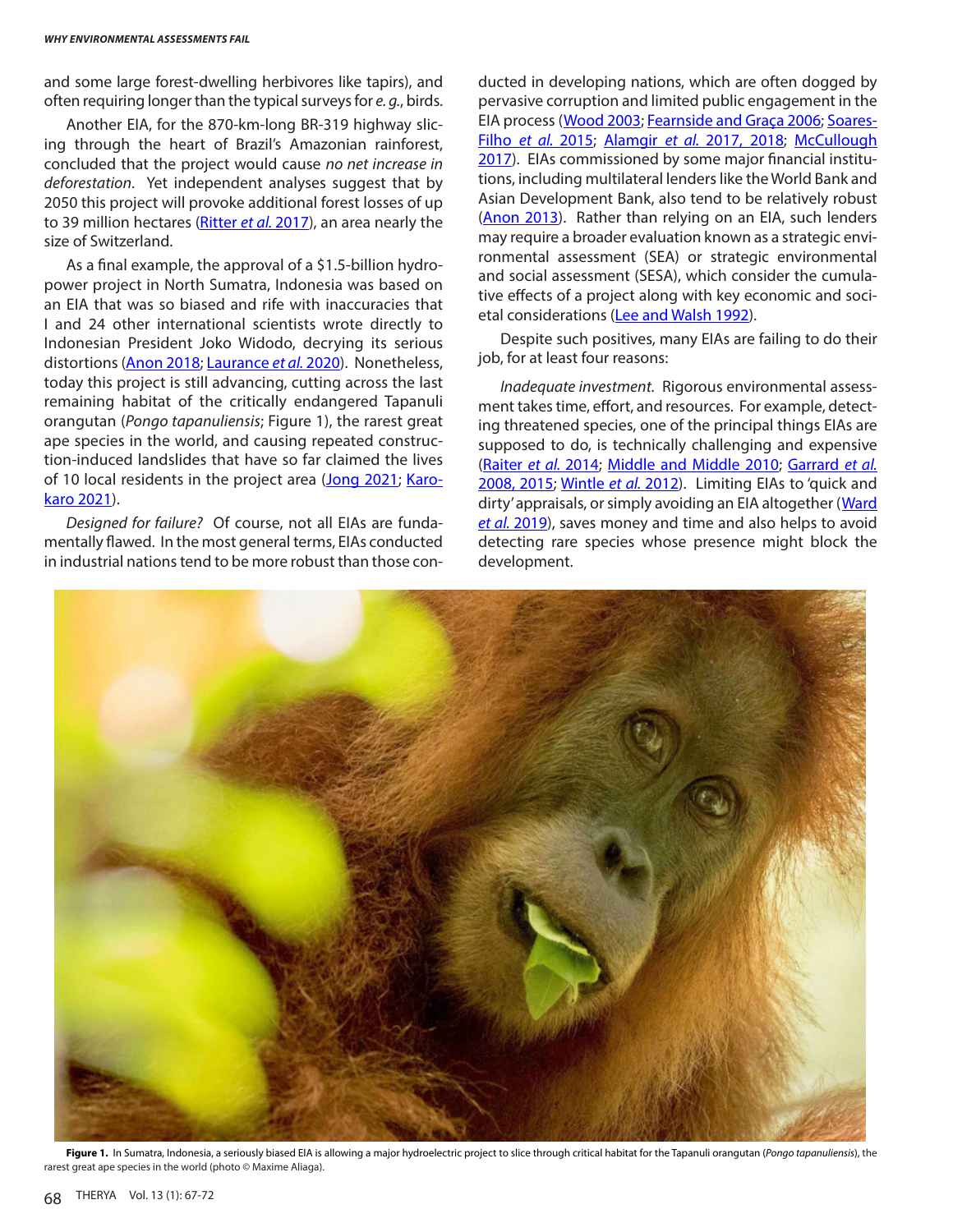*Insufficient scope.* The impacts of any development are rarely confined to its planned spatial footprint. Industrial mining projects in the Amazon, for example, have caused sharply elevated deforestation up to 70 km outside of the mine sites ([Sonter](#page-4-28) *et al.* 2017). This is because the mines require new forest roads and those, in turn, promote illegal land encroachment and forest loss.

Similarly, in Malaysia, as elsewhere, few EIAs have considered the chronic increases in poaching (especially on mammals sold in the illegal wildlife trade or used as food, *e. g.*, Figure 2), habitat fragmentation, and other human pressures that occur when a new project slices into a native forest [\(Gray](#page-4-29) *et al.* 2016; [Alamgir](#page-3-5) *et al.* 2017, 2018). The situation is comparable in Amazonia, where roads lead to broad 'deforestation halos', with 95 % of all deforestation occurring within 5.5 km of a legal or illegal road ([Barber](#page-3-9) *et al.*  [2014\)](#page-3-9). In yet another example, EIAs for large dams in Brazilian Amazonia have markedly underestimated the size of the area that will be flooded by dam reservoirs, by 65 % on average [\(Cochrane](#page-3-10) *et al.* 2017).

*Vested interests.* Why do EIA assessors not simply try harder, do the job properly, and extend their assessment to incorporate all impacts related to the development? In short, vested interests and conflicts of interest (Arkert [2021\)](#page-3-6). Most governments require the developer to pay for the EIA, which is typically undertaken by private consultants. Obviously, the last thing the developer wants is an EIA that stops its project dead in its tracks. If that happens, the EIA assessors involved might be blacklisted by other project developers in the future ([Alamgir](#page-3-3) *et al.* 2018), creating a strong disincentive for the assessors not to favor a particular project.

On occasion, one even sees EIA consultants defending and promoting the project in public. In northern Queensland, Australia, for example, environmental experts



**Figure 2.** A poacher selling dead moustached monkeys (*Ceropithecus cephus*) for bushmeat along a Chinese-funded road cutting through a national park in the Republic of Congo. Many large development projects trigger uncontrolled secondary effects, such as wildlife poaching and illegal gold mining, that are not effectively countered by the EIA process (photo by William Laurance).

were stunned in 2018 to see an EIA consultant publicly defending a major resort development, known as KUR-World [\(FOE 2019\)](#page-4-30), that he was hired to evaluate objectively.

*Poor governance.* How do developers get away with such poor outcomes? A large part of the answer is weak or inadequate governance. Governments responsible for ensuring the integrity of the EIA process are failing to ensure it actually happens at the level required ([Alamgir](#page-3-5) *et al.* [2017](#page-3-5)). Governments have vested interests, too. Development is usually equated with economic growth and jobs, and politicians can turn these benefits into votes. Add to that bribery and corruption, which are rife in many developing countries [\(Li 2008;](#page-4-10) [Mukul](#page-4-31) *et al.* 2012; [Alamgir](#page-3-5) *et al.*  [2017;](#page-3-5) [Momtaz and Kabir 2018](#page-4-11)) and common even in some wealthier nations, and it is easy to see how developers can gain an unhealthy hold over political and governance processes ([Dupuy and Williams 2016;](#page-3-11) [Laurance and Arrea 2017](#page-4-32); [Arkert 2021](#page-3-6)), including EIAs.

*Eight ways to improve EIAs.* Our planet is experiencing intense development pressures (Figure 3), including the planned construction of around 25 million km of new paved roads [\(Dulac 2013](#page-3-12)) and over 3,700 major hydropower projects (Zarfl *[et al.](#page-5-3)* 2015), among others. Assessing such development trends in a way that prevents or greatly limits their environmental impacts is technically doable, as the relevant science is available. A greater challenge, however, is demanding appropriate transparency, accountability, and compliance around assessment efforts ([Ward](#page-4-27) *et al.*  [2019\)](#page-4-27). Without those ingredients, we are poorly prepared for the ongoing wave of development.

Here are eight things we can do to help improve EIAs:

1. Insist to government authorities that EIAs be made freely available online, and that anyone be allowed to comment on them. Governments often allow only local residents to comment on EIAs, but many projects have regional or global effects. Limiting comments also excludes top international experts, such as hydro-dam or mining specialists, from providing critical advice.

2. Expect bribery to plague most projects (Laurance [2004;](#page-4-33) [Alamgir](#page-3-5) *et al.* 2017, 2018), and tailor your strategies accordingly. Many projects that should never be approved move ahead because key decision-makers have been secretly paid off by the project proponent or land developers. These realities need to be communicated to stakeholders, journalists, and the general public, who may not be aware of the potentially serious impacts of corruption in development projects.

3. Insist that the public be allowed to comment on projects *early* in the approvals process, before a project gains momentum. Many developers try to ram projects rapidly through the approvals process [\(Laurance 2018](#page-4-15)). Hence, by the time the public is allowed to raise concerns, the project is virtually a *fait accompli* ([Jamal 2017\)](#page-4-14).

4. Where financial resources are available, urge that EIAs include funding for a) detailed pre-project surveys of envi-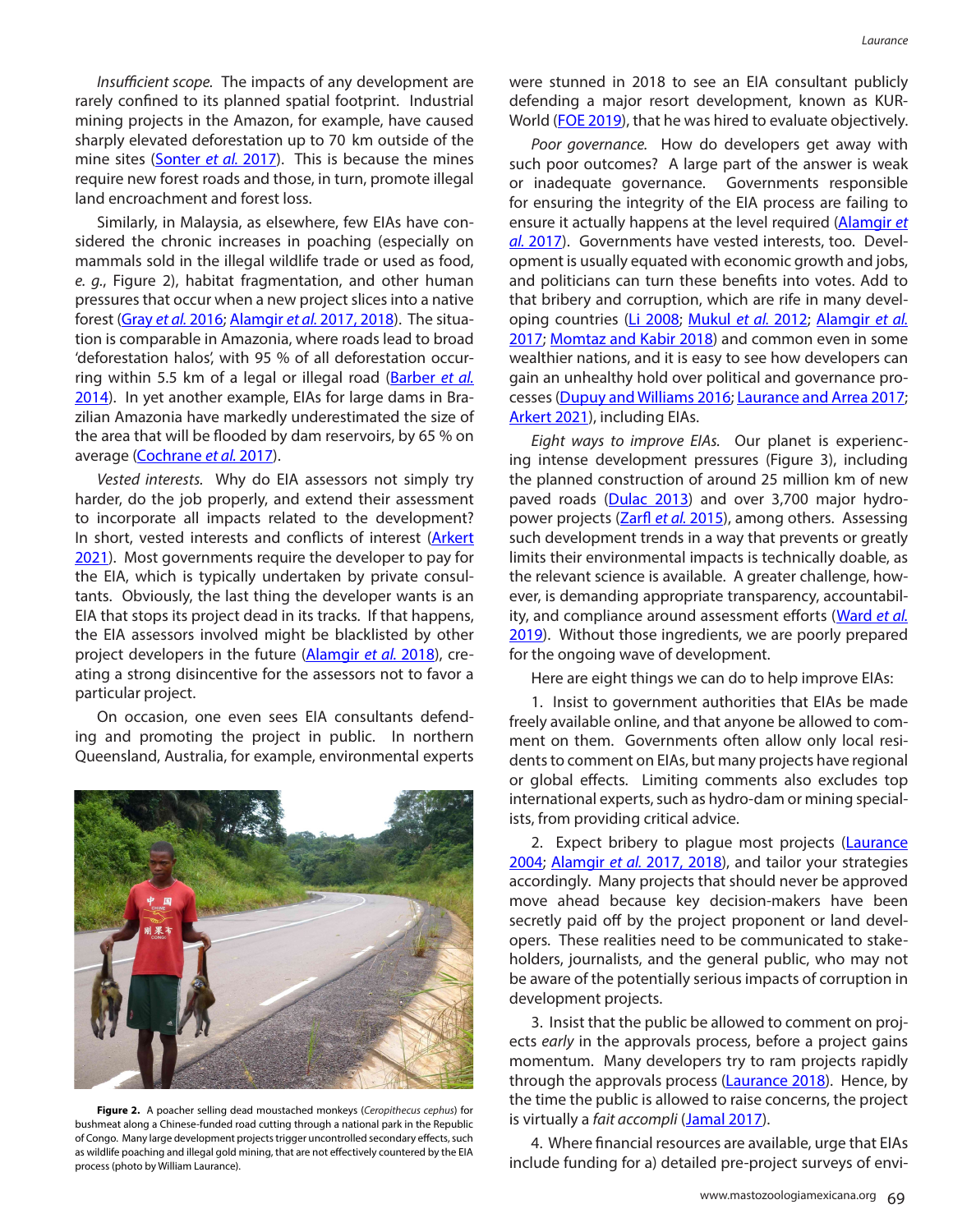

**Figure 3.** The Padma Bridge, a US\$6.2 billion project, is heavily impacting the world's largest mangrove forest in Bangladesh (photo © Azim Khan Roonie).

ronmental values and biodiversity, b) long-term monitoring and habitat rehabilitation after the project is completed, and c) insurance coverage for unexpected project disasters.

5. Be aware that too many EIAs recommend approving projects with only minor 'tweaks'. Such mitigation or offset measures can make the project seem palatable but are often minimally effective ([Alamgir](#page-3-3) *et al.* 2018; [Arkert](#page-3-6) [2021\)](#page-3-6). Fish ladders around big dams and wildlife underpasses beneath highways are examples of expensive measures that may have only modest benefits for disturbancesensitive species ([van der Ree](#page-4-34) *et al.* 2007; [Brown](#page-3-13) *et al.* 2012). Highway underpasses in Peninsular Malaysia, for instance, are largely avoided by the most vulnerable mammal spe-cies in the area, such as tigers, leopards, and elephants ([Cle](#page-3-2)[ments](#page-3-2) *et al.* 2014).

6. We need to say "no" to projects far more often ([Fearn](#page-3-4)[side and Graça 2006;](#page-3-4) [Laurance 2018](#page-4-15)). Many proposed projects are simply a bad idea, with serious environmental, economic, social, and reputational risks that exceed their potential benefits. Such projects should be cancelled altogether rather than being allowed to proceed despite having serious flaws.

7. Watch your government closely. Just because a completed EIA recommends certain mitigation measures does not mean the developer will be compelled to do them [\(Arkert 2021](#page-3-6)). Government agencies that oversee development are typically overwhelmed and sometimes compromised by big money behind projects. Governments do better when they are closely monitored and scrutinized.

8. Use your expertise to help environmental and social groups opposing ill-advised projects. Most environmental and public-interest groups are stretched thin and in dire need of financial help and volunteers ([Lawrence 2018\)](#page-4-15).

The bottom line: Do not trust EIAs. Some are relatively strong and others are passable. But far too many are based on 'boilerplate' documents (standardized text that is reused with only minor changes) or superficial reports that fall apart on close inspection. Expect many EIAs to be full of holes, and you will not be alarmed or disappointed.

### **Acknowledgements**

I thank Barry Fox, Miriam Goosem, Jayden Engert, and an anonymous referee for helpful comments on the manuscript; Ed Heske for his fine editorial efforts; and Bill Lidicker for his scientific leadership and many fond memories at Berkeley.

## **Literature Cited**

- <span id="page-3-1"></span>Alvarez-Castaneda, T., and W. Z. Lidicker, Jr. 2015. Managing coexistence for bats and wind turbines. Therya 6:505-513.
- <span id="page-3-8"></span>Anon. 2013. Strategic environmental assessment. The World Bank ([https://www.worldbank.org/en/topic/environment/](https://www.worldbank.org/en/topic/environment/brief/strategic-environmental-assessment) [brief/strategic-environmental-assessment\)](https://www.worldbank.org/en/topic/environment/brief/strategic-environmental-assessment).
- <span id="page-3-7"></span>Anon. 2018. Tapanuli orangutan: A follow-up letter to Indonesian President Joko Widodo. Press release, Alliance of Leading Environmental Researchers and Thinkers ([http://alert-con](http://alert-conservation.org/tapanuli-orangutan-a-followup-letter-to-indonesian-president-joko-widodo/)[servation.org/tapanuli-orangutan-a-followup-letter-to-indo](http://alert-conservation.org/tapanuli-orangutan-a-followup-letter-to-indonesian-president-joko-widodo/)[nesian-president-joko-widodo/](http://alert-conservation.org/tapanuli-orangutan-a-followup-letter-to-indonesian-president-joko-widodo/)).
- <span id="page-3-5"></span>Alamgir, M., M. J. Campbell, S. Sloan, M. Goosem, G. R. Clements, M. I. Mahmoud, and W. F. Laurance. 2017. Economic, socio-political and environmental risks of road development in the tropics. Current Biology 27:R1130–R1140.
- <span id="page-3-3"></span>Alamgir, M., M. J. Campbell, S. Sloan, W. E. Phin, and W. F. Laurance. 2018. Road risks and environmental impact assessments in Malaysian road infrastructure projects. Jurutera: The Institution of Engineers, Malaysia, February, pp. 13-16.
- <span id="page-3-6"></span>ARKERT, J. 2021. EIA. The Green Connection [\(https://thegreen](https://thegreenconnection.org.za/are-eias-worth-the-paper-its-written-on/)[connection.org.za/are-eias-worth-the-paper-its-written-on/\)](https://thegreenconnection.org.za/are-eias-worth-the-paper-its-written-on/).
- <span id="page-3-9"></span>Barber, C. P., M. A. Cochrane, C. M. Souza, Jr., and W. F. Laurance. 2014. Roads, deforestation, and the mitigating effect of protected areas in the Amazon. Biological Conservation 177:203-209.
- <span id="page-3-13"></span>Brown, J. J., K. Limburg, J. Waldman, K. Stephenson, E. Glenn, F. Juanes, AND A. JORDAAN. 2012. Fish and hydropower on the U.S. Atlantic coast: failed fisheries policies from half-way technologies. Conservation Letters, <https://doi.org/10.1111/conl.12000>.
- <span id="page-3-0"></span>Burgin, C. J., J. Colella, P. Kahn, and N. Upham. 2018. How many species of mammals are there? Journal of Mammalogy 99:1–14.
- <span id="page-3-2"></span>Clements, G. R., A. J. Lynam, D. Gaveau, W. L. Yap, S. Lhota, M. Goosem, S. G. Laurance, and W. F. Laurance. 2014. Where and how are roads endangering mammals in Southeast Asia's forests? Plos One 9:e115376.
- <span id="page-3-10"></span>Cochrane, S. M. V., E. Matricardi, I. Numata, and P. A. Lefebvre. 2017. Landsat-based analysis of mega dam flooding impacts in the Amazon compared to associated environmental impact assessments: Upper Madeira River example 2006-2015. Remote Sensing Applications 7:1-8.
- <span id="page-3-12"></span>Dulac, J. 2013. Global land transport infrastructure requirements: estimating road and railway infrastructure capacity and costs to 2050. International Energy Agency. Washington, U.S.A.
- <span id="page-3-11"></span>Dupuy, K., and A. Williams.2016. Deciding over nature: corruption and environmental impact assessments. Chr. Michelsen Institute. Bergen, Norway.
- <span id="page-3-4"></span>Fearnside, P. M., and P. M. L. Graça. 2006. BR-319: Brazil's Manaus-Porto Velho Highway and the potential impact of linking the arc of deforestation to central Amazonia. Environmental Management 38:705-716.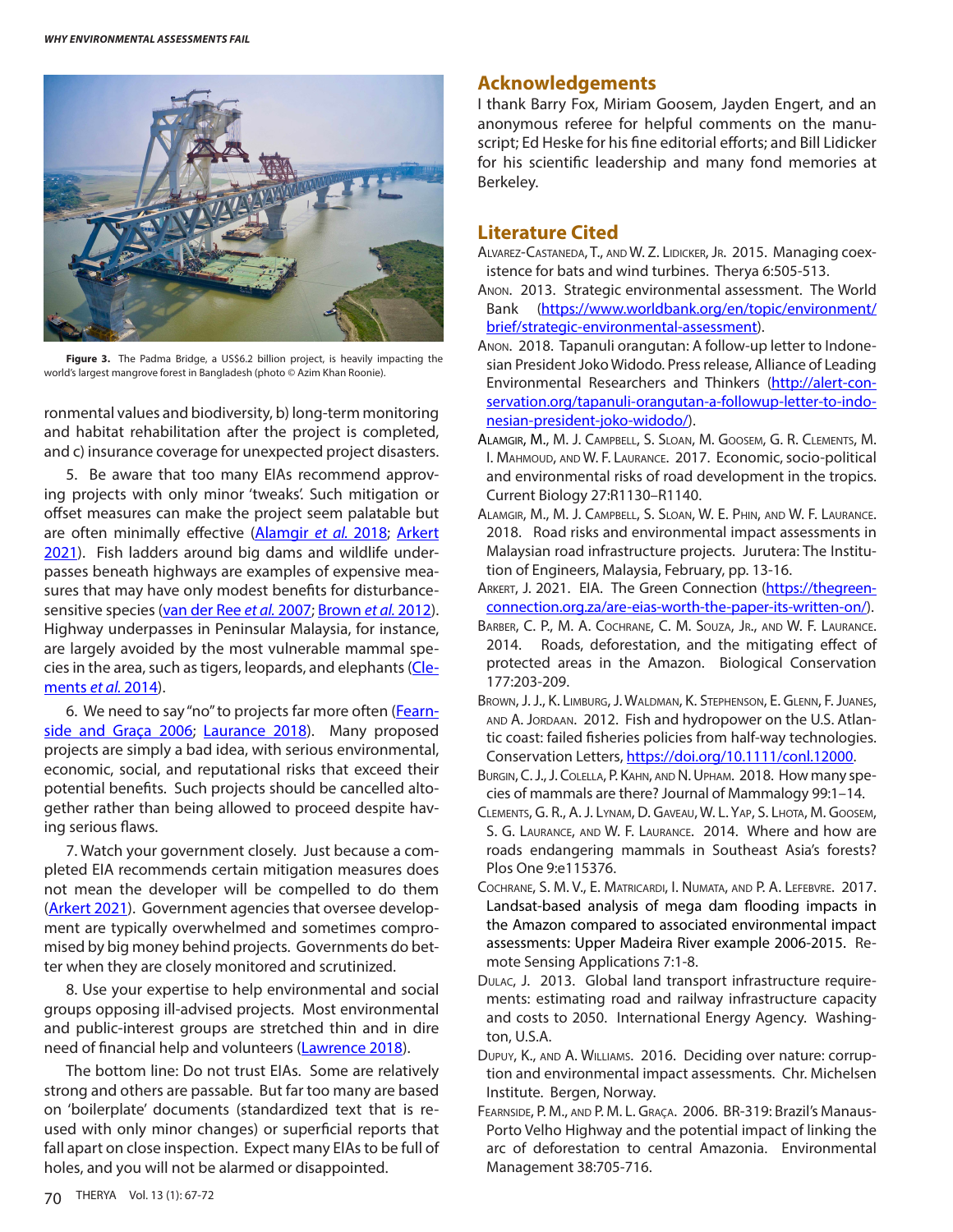- <span id="page-4-6"></span>Finer, M., and C. N. Jenkins. 2012. Proliferation of hydroelectric dams in the Andean Amazon and implications for Andes-Amazon connectivity. PLoS ONE 7:e35126.
- <span id="page-4-30"></span>FOE. 2019. Stop KUR-World. Friends of the Earth (FOE) Far North Queensland [\(https://www.foefnq.org.au/stop\\_kur\\_world\)](https://www.foefnq.org.au/stop_kur_world).
- <span id="page-4-26"></span>Garrard, G. E., S. A. Bekessy, M. A. Mccarthy, and B. A. Wintle. 2008. When have we looked hard enough? A novel method for setting minimum survey effort protocols for flora surveys. Austral Ecology 33:986-998.
- Garrard, G. E., S. A. Bekessy, M. A. McCarthy, and B. A. Wintle. 2015. Incorporating detectability of threatened species into environmental impact assessment. Conservation Biology 29:216-225.
- <span id="page-4-12"></span>Goosem, M. 2008. Rethinking road ecology. Pages 445-449, *in* Living in a Dynamic Tropical Forest Landscape (Stork, N., and S. Turton, eds.). Blackwell Publishing. Oxford, U.K.
- <span id="page-4-29"></span>Gray, T., N. E., A. J. Lynam, T. Seng, W. F. Laurance, B. Long, L. Scotson, and W. J. Ripple. 2016. Wildlife-snaring crisis in Asian forests. Science 355:255-256.
- <span id="page-4-1"></span>HADDAD, N. M., *ET. AL.* 2015. Habitat fragmentation and its lasting impact on Earth**'**s ecosystems. Science Advances 1:e1500052.
- <span id="page-4-14"></span>Jamal, H. 2017. Scope, benefits and problems in environmental impact assessment. About Civil.com [\(https://www.aboutciv](https://www.aboutcivil.org/problems-environmental-impact-assessment)[il.org/problems-environmental-impact-assessment](https://www.aboutcivil.org/problems-environmental-impact-assessment)).
- <span id="page-4-0"></span>Jones, K. R., O. Venter, J. R. Allan, S. Maxwell, P. J. Negret, and J. E. M. Watson. 2018. One-third of global protected land is under intense human pressure. Science 360:788–791.
- <span id="page-4-19"></span>Jong, H. N.2021. Deadly landslide hits Indonesian dam project in orangutan habitat, again. Mongabay ([https://tinyurl.](https://tinyurl.com/7535btwb) [com/7535btwb](https://tinyurl.com/7535btwb)).
- <span id="page-4-20"></span>Karokaro, A. S. 2021. Death toll rises to 10 after landslide at dam site in orangutan habitat. Mongabay ([https://tinyurl.](https://tinyurl.com/6syez55d) [com/6syez55d](https://tinyurl.com/6syez55d)).
- <span id="page-4-17"></span>Knegtering, E., J. M. Drees, P. Geertsema, and H. Huitema. 2006. Use of animal species data in environmental impact assessments. Environmental Management 36:862-871.
- <span id="page-4-33"></span>Laurance, W. F. 2004. The perils of payoff: Corruption as a threat to global biodiversity. Trends in Ecology and Evolution 19:399-401.
- <span id="page-4-16"></span>Laurance, W. F. 2007. Forest destruction: The road to ruin. New Scientist ([https://www.newscientist.com/article/](https://www.newscientist.com/article/mg19426075.600-forestdestruction-the-road-to-ruin/) [mg19426075.600-forestdestruction-the-road-to-ruin/\)](https://www.newscientist.com/article/mg19426075.600-forestdestruction-the-road-to-ruin/).
- <span id="page-4-15"></span>Laurance, W. F. 2018. Conservation and the global infrastructure tsunami: Divulge, debate, delay! Trends in Ecology and Evolution 33:568-571.
- <span id="page-4-32"></span>Laurance, W. F., and I. Arrea. 2017. Roads to riches or ruin? Science 358:442-444.
- <span id="page-4-9"></span>LAURANCE, W. F., AND D. SALT. 2018. Environmental impact assess-ments aren't protecting the environment. Ensia [\(https://en](https://ensia.com/voices/environmental-impact-assessment/)[sia.com/voices/environmental-impact-assessment/\)](https://ensia.com/voices/environmental-impact-assessment/).
- <span id="page-4-7"></span>Laurance, W. F., *et al*. 2014. A global strategy for road building. Nature 513:229-232.
- Laurance, W. F., *et al.* 2015. Reducing the global environmental impacts of rapid infrastructure expansion. Current Biology 25:R259-R262.
- <span id="page-4-13"></span>Laurance, W. F., *et al*. 2020. Tapanuli orangutan endangered by Sumatran hydropower scheme. Nature Ecology and Evolution 4:1438-1439.
- Lawrence, R. 2018. NGOs and impact investing. KPMG International Cooperative ([https://tinyurl.com/36zy9knf\)](https://tinyurl.com/36zy9knf).
- <span id="page-4-23"></span>Lee, N., and F. Walsh. 1992. Strategic environmental assessment: an overview. Project Appraisal 7:126-136.
- <span id="page-4-10"></span>Li, J. C. 2008. Environmental impact assessments in developing countries: an opportunity for greater environmental security?Working Paper No. 4, U.S. Agency for International Development. Washingon, U.S.A.
- <span id="page-4-22"></span>McCullough, A. 2017. Environmental Impact Assessments in developing countries: we need to talk about politics. The Extractive Industries and Society 4:448-452
- <span id="page-4-25"></span>MIDDLE, G., AND I. MIDDLE. 2010. The inefficiency of environmental impact assessment: reality or myth? Impact Assessment and Project Appraisal 28:159-168.
- <span id="page-4-11"></span>MOMTAZ, S. AND S. M. Z. KABIR. 2018. Evaluating environmental and social impact assessment in developing countries (2<sup>nd</sup> Edition). Elsevier. London, U.K.
- <span id="page-4-31"></span>MUKUL, S. A., A. M. RASHID, S. QUAZI, AND M. B. UDDIN. 2012. Local peoples' response to co-management in protected areas: A case study from Satchari National Park. Bangladesh. Forest Trees and Livelihoods 21:16-29.
- <span id="page-4-24"></span>Raiter, K. G., H. P. Possingham, S. Prober, and R. J. Hobbs. 2014. Under the radar: Mitigating enigmatic ecological impacts. Trends in Ecology and Evolution 29:635-644.
- <span id="page-4-4"></span>Richie, H., and M. Roser. 2021. Extinctions. Our World In Data (<https://ourworldindata.org/extinctions>; accessed 6 December 2021).
- <span id="page-4-18"></span>Ritter, C. D., G. McCrate, R. H. Nilsson, P. M. Fearnside, U. Palme, and A. Antonelli. 2017. Environmental impact assessment in Brazilian Amazonia: Challenges and prospects to assess biodiversity. Biological Conservation 206:161-168.
- <span id="page-4-5"></span>Rodriguez, D., A. Reyes, and S. Gallegos-Sanchez.2019. Northernmost distribution of the Andean bear (*Tremarctos ornatus*) in South America, and fragmentation of its associated Andean forest and Paramo ecosystems. Therya 10:161-170.
- <span id="page-4-3"></span>Sloan, S., C. Jenkins, L. Joppa, D. Gaveau, and W. F. Laurance. 2014. Remaining natural vegetation in the global biodiversity hotspots. Biological Conservation 177:12–24.
- <span id="page-4-21"></span>Soares-Filho, B., *et al.* 2015. Cracking Brazil's forest code. Science 344:363-364.
- <span id="page-4-28"></span>Sonter, L., D. Herrera, D. Barrett, G. Galford, C. Moran, and B. Soares-Filho. 2017. Mining drives extensive deforestation in the Brazilian Amazon. Nature Communications 8:1013.
- <span id="page-4-2"></span>Taubert, F., R. Fischer, J. Groeneveld, S. Lehmann, M. Muller, E. Rodig, T. Weigand, and A. Huth. 2018. Global patterns of tropical forest fragmentation. Nature 554:519–522.
- <span id="page-4-34"></span>van der Ree, R., N. Gulle, K. Holland, and E. van der Grift. 2007. An international review of the use and effectiveness of underpasses and overpasses designed to increase the permeability of roads for wildlife. Pages 423-431, *in* International Conference on Ecology and Transportation (ICOET) 2007 Proceedings. Little Rock, U.S.A.
- <span id="page-4-8"></span>Wang, Y., R. K. Morgan, and M. Cashmore. 2003. Environmental impact assessment of projects in the People's Republic of China: New law, old problems. Environmental Impact Assessment Review 23:543-579.
- <span id="page-4-27"></span>Ward, M. S., J. Simmonds, A. Reside, J. Watson, J. Rhodes, H. Possingham, J. Trezise, R. Fletcher, L. File, and M. Taylor. 2019. Lots of loss with little scrutiny: the attrition of habitat critical for threatened species in Australia. Conservation Science and Practice 1:e117.